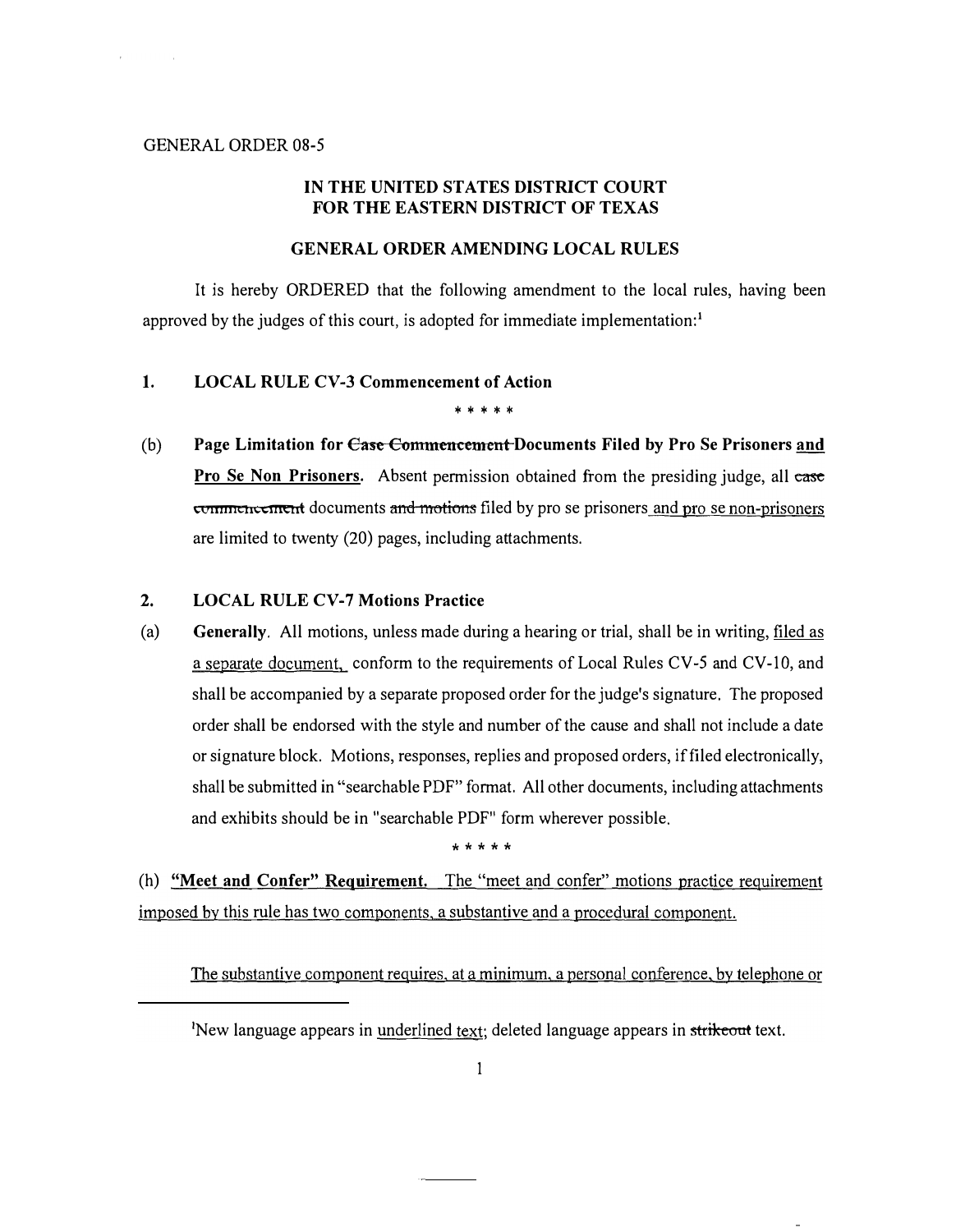in person, between an attorney for the movant and an attorney for the non-movant. In any discoveryrelated motion, the substantive component requires, at a minimum, a personal conference, by telephone or in person, between the lead trial counsel and any local counsel for the movant and the lead trial counsel and any local counsel for the non-movant.

In the personal conference, the participants must give each other the opportunity to express his or her views concerning the disputes. The participants must also compare views and have a discussion in an attempt to resolve their differing views before coming to court. Such discussion requires a sincere effort in which the participants present the merits of their respective positions and meaningfully assess the relative strengths of each position.

In discovery-related matters, the discussion shall consider, among other things: (1) whether and to what extent the requested material would be admissible in a trial or is reasonably calculated to lead to the discovery of admissible evidence; (2) the burden and costs imposed on the responding party; (3) the possibility of cost-shifting or sharing; and (4) the expectations of the court in ensuring that parties fully cooperate in discovery of relevant information.

Except as otherwise provided by this rule, a request for court intervention is not appropriate until the participants have met and conferred, in good faith, and concluded, in good faith, that the discussions have conclusively ended in an impasse, leaving an open issue for the court to resolve. Good faith requires honesty in one's purpose to discuss meaningfully the dispute, freedom from intention to defraud or abuse the discovery process, and faithfulness to one's obligation to secure information without court intervention. Correspondence, e-mails, and facsimile transmissions do not constitute compliance with the substantive component and are not evidence of good faith. Such materials, however, may be used to show bad faith of the author.

An unreasonable failure to meet and confer violates Local Rule AT-3 and is grounds for disciplinary action. A party may file an opposed motion without the required conference only when the non-movant has acted in bad faith by failing to meet and confer.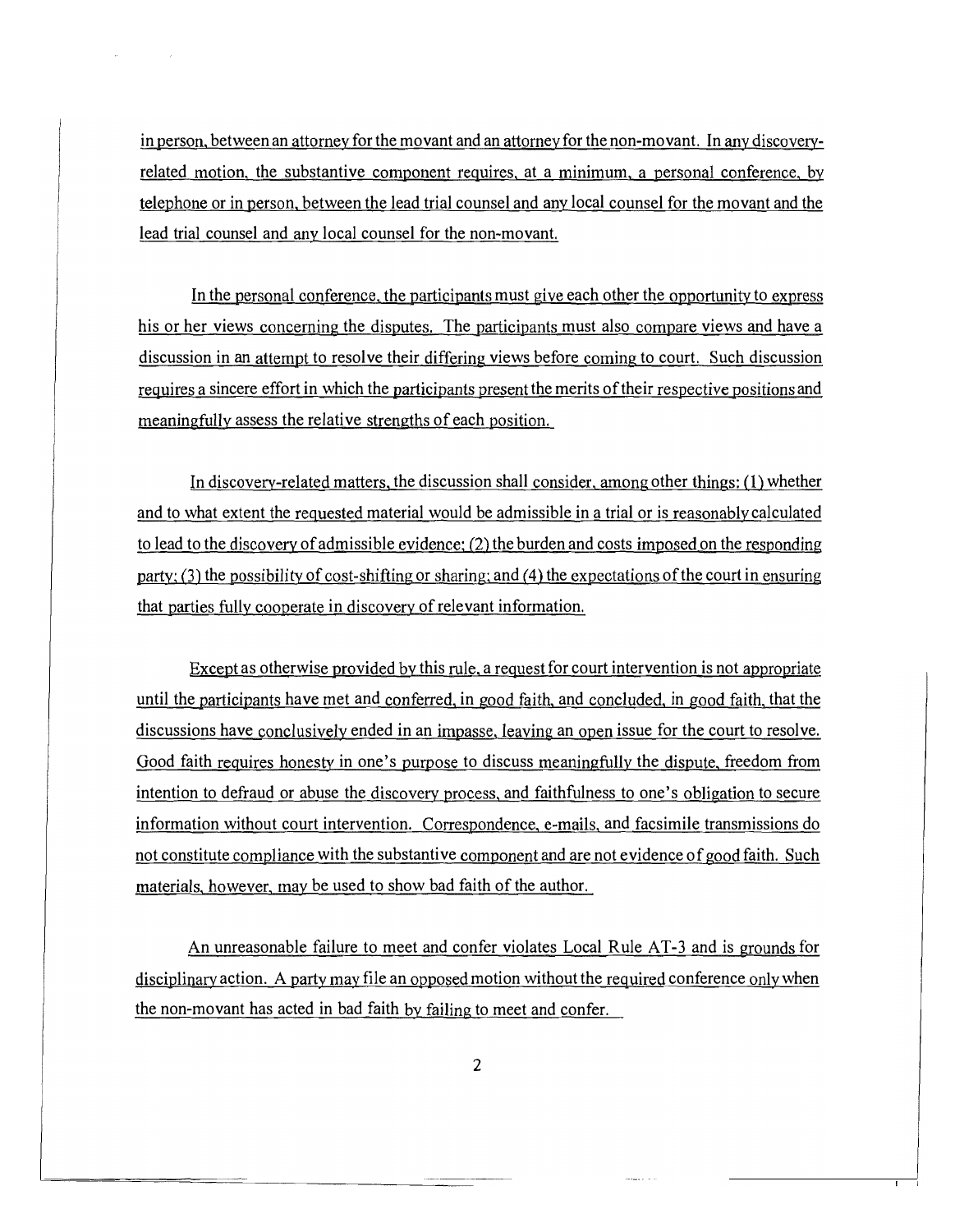The procedural requirement of the "meet and confer" rule is one of certification. It appears in section (i) of this rule, entitled "Certificates of Conference,"

(i) Certificates of Conference. Except as specified below, all motions must be accompanied by a "certificate of conference" at the end of the motion following the certificate of service.. The certificate must state  $(1)$  that counsel has conferred with opposing counsel in a good faith attempt to resolve the matter without court intervention complied with the meet and confer requirement in Local Rule CV-7(h), and (2) whether the motion is opposed or unopposed. Opposed motions shall include a statement in the Certificate of Conference, signed by the movant's attorney, that the personal conference or conferences required by this rule have been conducted or were attempted, the date and manner of such conference(s) or attempts, the names of the participants in the conference(s), an explanation of why no agreement could be reached, and a statement that discussions have conclusively ended in an impasse, leaving an open issue for the court to resolve. In discovery-related motions, the Certificate of Conference shall be signed by the lead trial counsel and any local counsel. In situations involving an unreasonable failure to meet and confer, the movant shall set forth in the Certificate of Conference the facts believed to constitute bad faith.

Neither the "meet and confer" nor the certificates of conference requirements are not required with applicable to pro se litigants (prisoner or non-prisoner), or with to the following motions:

- (1) to dismiss:
- (2) for judgment on the pleadings;
- (3) for summary judgment;
- (4) motions in limine;
- (5) for judgment as a matter of law;
- (6) for judgment of acquittal in a criminal case;
- (7) motions to suppress in criminal cases;
- (8) for new trial; and
- (9) any motion captioned as "joint", "agreed" or "unopposed,"